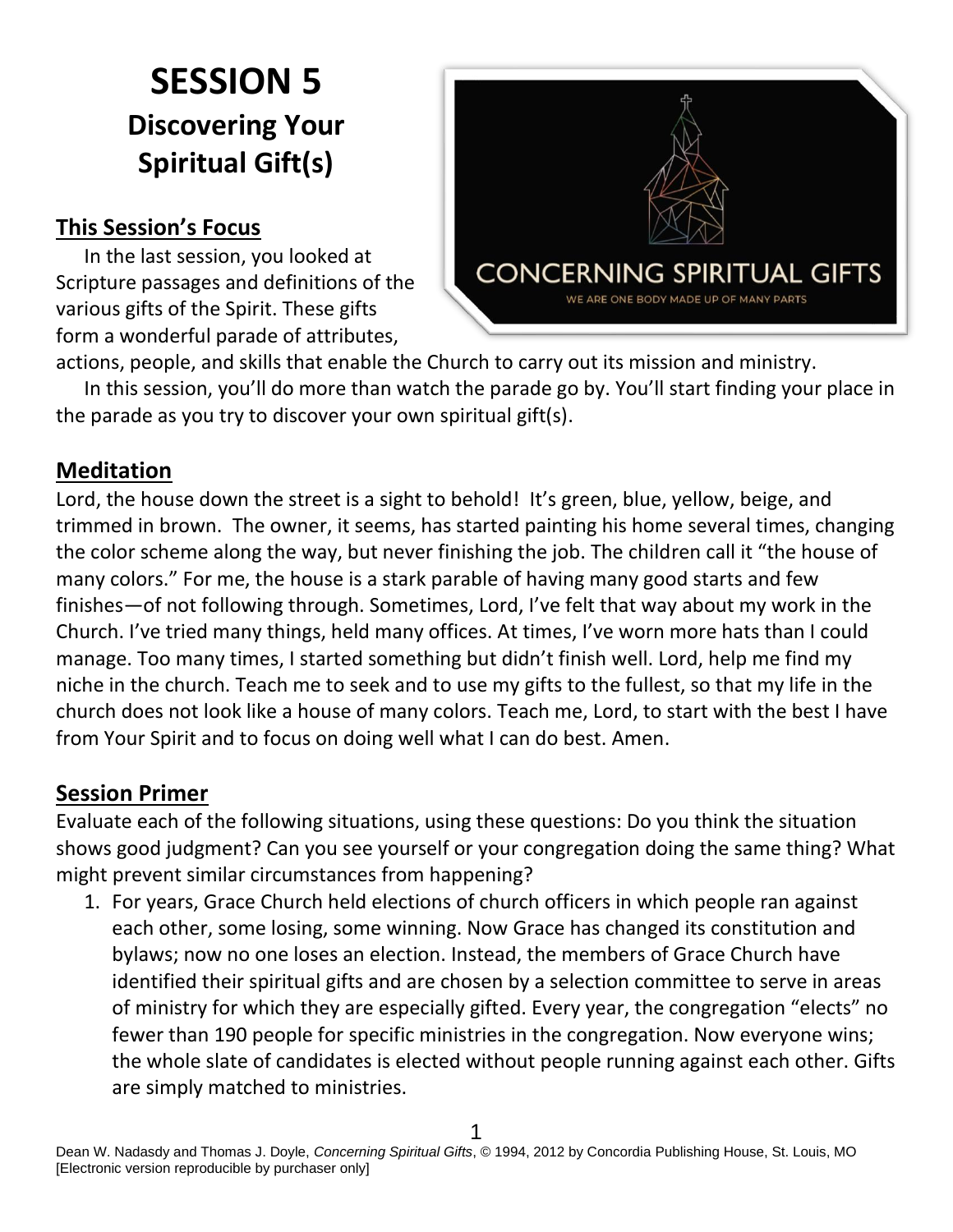2. People are surprised, but Jill has been adamant in her decision. For years, she was busy in many church activities, often harried and frustrated. This year, she has decided to focus on the one ministry that has always brought her the most joy: teaching Sunday School. When asked to serve on other committees or to head up other projects, she responds, "No, thank you. I'm a teacher, and I want to teach well." She feels her teaching has improved greatly, and she has never felt more fulfilled in her church work.



3. Everyone agrees: Jim would make a great pastor. Jim has the dream himself; however, he and his family do not have the financial resources to put him through the seminary. Jim and his wife, Linda, have five children, including two toddlers. Recently, the congregation did an amazing thing. Recognizing Jim's gift, they decided to pay the full tuition for his seminary training. He will begin his studies next fall.

### **Biblical Search and Study**

- 1. Read 1 Corinthians 1:4–7. Paul is writing to a gifted congregation. Later, in chapters 12– 14, he exhorts them to recognize their spiritual gifts, to appreciate them as gifts from God, and to use them in the proper way. Now read 12:31a and 14:1. The process of recognizing one's spiritual gift(s) involves earnestly seeking those gifts from God. What motivates Christians to seek or earnestly desire spiritual gifts? For what wrong reason might Christians seek spiritual gifts? According to 14:12, what should be the central motivation for gift seeking?
- 2. Christians who desire spiritual gifts often pray that God will enable them to discover their gifts. Describe the prayer and the outcome of prayer in each of the following passages: Luke 11:9–13; Colossians 1:9–10; and 1 Corinthians 14:13. You may wish to discuss the role of prayer in the ministry of your congregation. Are you a praying church? Is your church's ministry characterized by specific prayers to recognize, appreciate, and properly use the gifts of God?
- 3. Now read Romans 12:6a. Recognizing the variety of gifts in the Church, Paul says, "Let us use them." How should they be used according to 1 Corinthians 12:7 and 14:12? If we do nothing, we certainly do not build up the Church, nor do we grow in our ability to use our spiritual gifts. Paul takes this even further. His beautiful celebration of Christian love in 1 Corinthians 13 is understood best in its context—a discussion of spiritual gifts. Read the chapter, beginning with 12:31 and reading through 14:1. In what sense is Christian love the ideal setting for discovering and using spiritual gifts?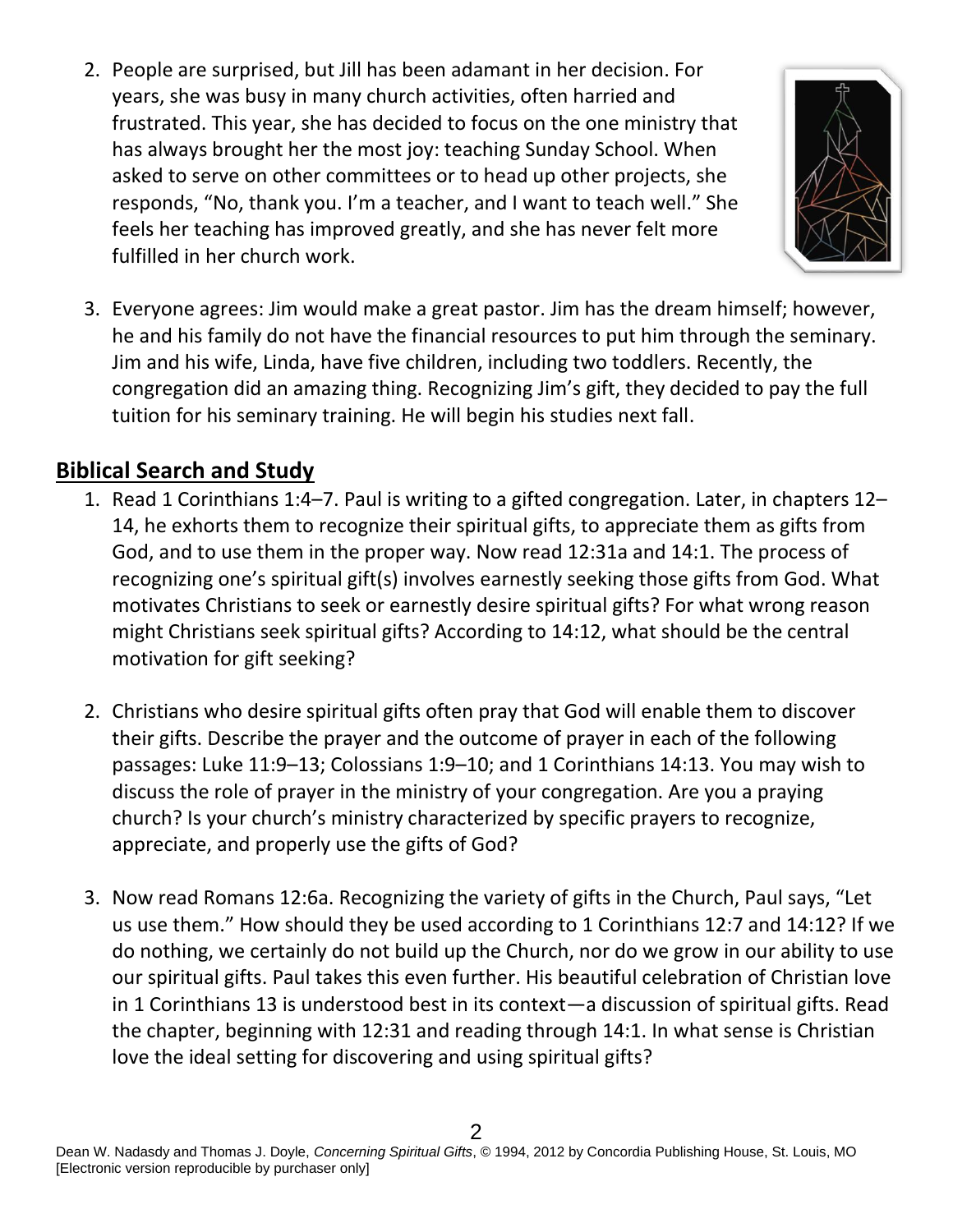# **What this Means for Us**

#### **A TOOL FOR DISCOVERING ONE'S SPIRITUAL GIFTS**

Answer the following questions. They are designed to help you identify your spiritual gifts—or at least to begin the process.

1. *Life purposes.* Spiritual gifts are a part of one's whole life picture. We all have some central values and purposes that shape our actions and attitudes. We're most fulfilled when we are true to our life purposes our vocations or callings.

In the space that follows, list three such callings, or central life purposes, that characterize your life right now. Examples of these are a desire to make people happy, a yearning to relieve suffering, a need to be creative and innovative, and a wish to spread beauty or to bring organization and structure to life. Think about your life, your personality, your history, and your dreams. Then list three purposes.

Now look at the list of spiritual gifts in session 4 of this study guide. Which gifts appear best to fulfill your life purposes? List all that seem relevant.

2. *My ministries.* You've probably been involved in some of your church's ministries maybe many, maybe just a few. List as many of these experiences as you can, especially those from recent years. When your list is complete, circle those that brought you the greatest satisfaction and fulfillment. (You may circle many or just one or two.) Then check those items that brought frustrations and burdens instead of satisfaction.

Now look at the ministries you circled. Try to match these ministries with the spiritual gifts from session 4. Jot down the spiritual gifts expressed in your fulfilling ministries.